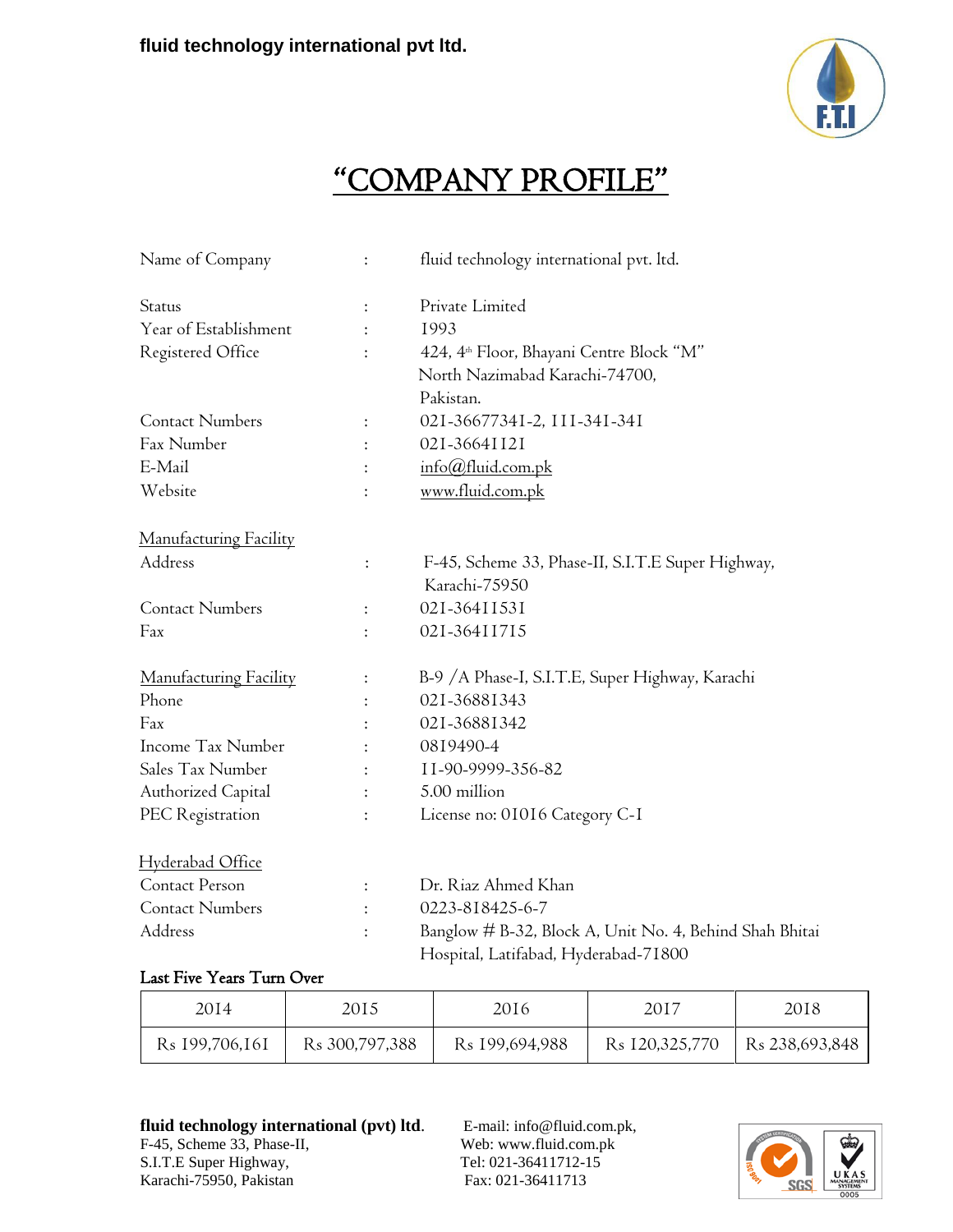

Name of Directors : Engr. Nisar Ahmed (Chief Executive) B.E (Chemical), M.Sc. (Environmental)

> Dr. Waqar Ahmed (Director) M.B.B.S, F.C.P.S, F.R.C.S

Activities: Manufacturing and Marketing of Bottled water. Water Treatment Plants including Reverse Osmosis Desalination, Ultra Filtration System, De-ionization & chemicals for Boiler, Cooling Tower & Chillers including Ion Exchange Resins, Water & Waste water treatment plants & Environmental Services, Dosing & Control equipment, pumps & process equipment. Manufacturing and Marketing of Bottled water.

No. of Staff: One hundred and two (102)

**fluid technology international (pvt) ltd.** E-mail: [info@fluid.com.pk,](mailto:info@fluid.com.pk) F-45, Scheme 33, Phase-II, Web: www.fluid.com.pk S.I.T.E Super Highway, Tel: 021-36411712-15 Karachi-75950, Pakistan Fax: 021-36411713

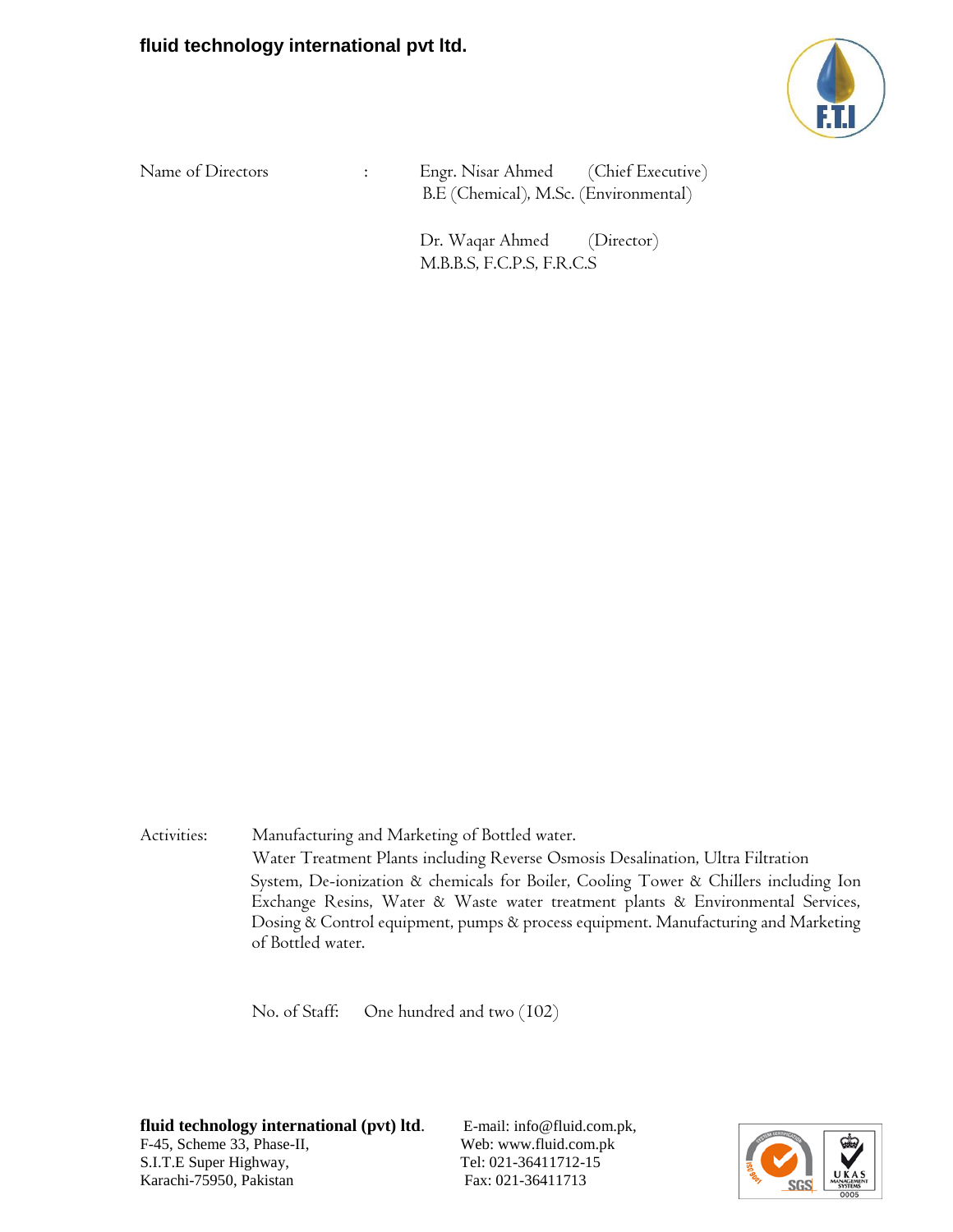

# ANNEXURE - II

Experience of Water Treatment Chemicals and Associated Technical Support Services.

- 1. Engr. Nisar Ahmed Khan, B.E (Chemical), M.Sc. (Environmental) More than 32 years of experience in water treatment chemicals & associated technical support services especially in the field of designing & fabrication of water treatment plants. In addition troubleshooting of cooling water systems and steam generation systems.
- 2. Engr. Sohail Bin Naseer, B.E (Industrial), M.S (Manufacturing) Twenty six years of working experience in industry with Steel, automotive and water treatment systems.
- 3. Tariq Bin Naseer, D.A.E, M.A Seven years of experience in Abu Dhabi of installations, services in water treatment plants & associated technical support.
- 4. Engr. Ghayas Ahmed, B.E (Chemical) Seventeen years of experience of services in water treatment plants & associated technical support.
- 5. Muhammad Khalid, B.E (Mechanical) 36 plus years' experience of Maintenance, Projects, Engineering, Reliability, Planning and Shutdown Management in Ship Building, Construction and power Sector.
- 6. Muhammad Faraz Khan, B.Tech. (Electrical) Eleven years of experience in industrial engineering and three years of experience of services in water treatment plants & associated technical support. Main expertise in electrical & instrumentation of water treatment systems.
- 7. Muhammad Shahid, M.Sc. (Microbiologist) 15 years' experience of Drinking Water Bottling Plant and RO Plant operation and maintenance. 13 years' experience of QMS (ISO-9001) & FSMS (ISO-22000) standards implementation and internal auditing, in addition to 3 years' experience of Halal Standard implementation and internal auditing. 15 yrs. Experience of Drinking Water Bottling Plant Quality Control, in addition 3 years' experience each of Pharmaceutical and edible Oil quality control. 10 years' experience of industrial / process water monitoring and quality control.
- 8. Shahid Hussain

Having experience of about 16 years in installation, commissioning and servicing of RO systems

**fluid technology international (pvt) ltd.** E-mail: [info@fluid.com.pk,](mailto:info@fluid.com.pk) F-45, Scheme 33, Phase-II, Web: www.fluid.com.pk S.I.T.E Super Highway, Tel: 021-36411712-15 Karachi-75950, Pakistan Fax: 021-36411713

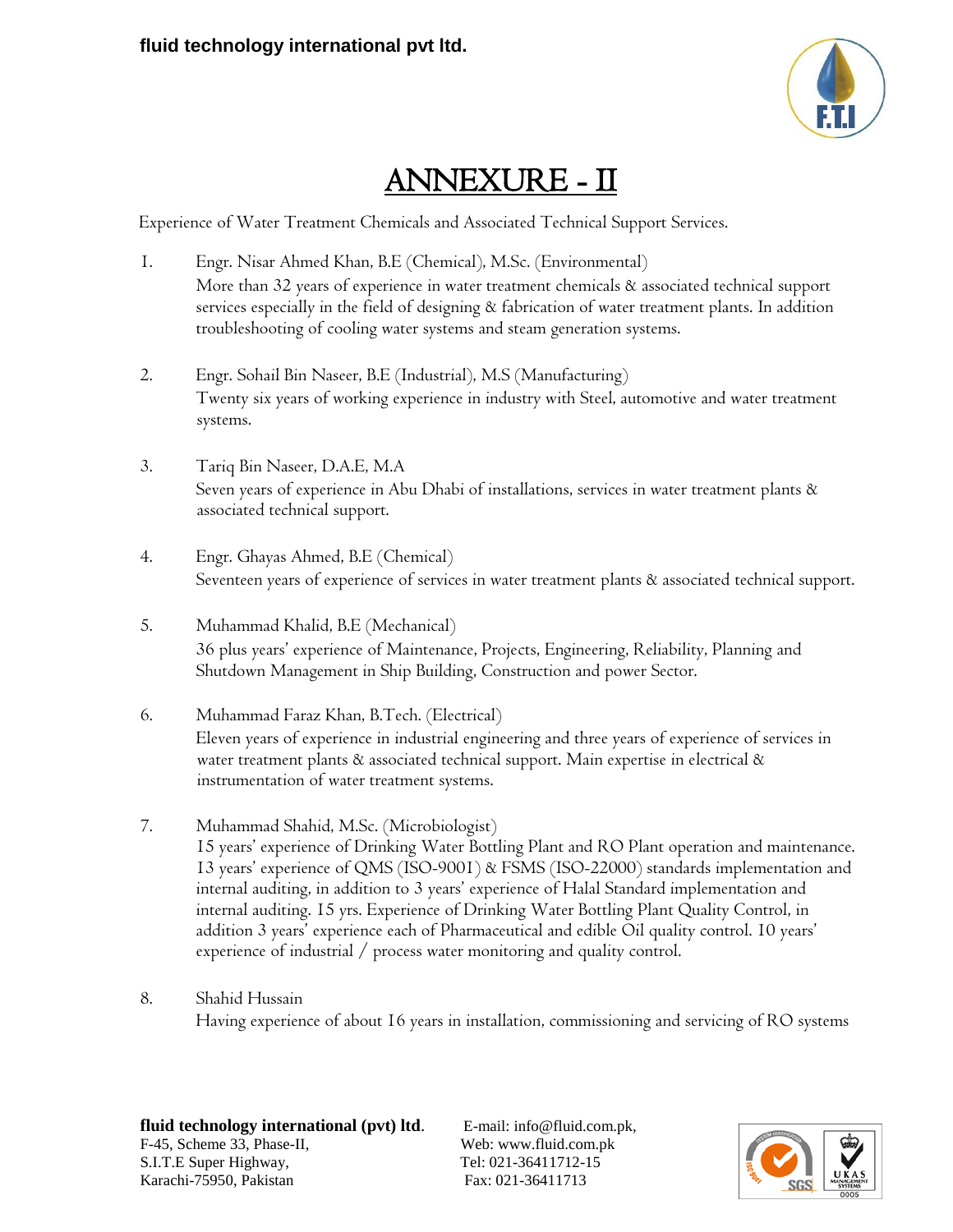

- 9. Engr. Muhammad Fahad Siddiqui, B.E (Chemical) & AutoCAD Diploma of Process plant piping & Drafting. More than Six years of experience in services of water treatment plants, Designing, Costing & Budgeting of Water treatment Plants & Experience of Water treatment Chemicals like RO, UF, boiler, cooling tower, chillers & associated technical Support also hand on experience for installation of Desalination plants.
- 10. Engr. Usman Bin Arshad, B.Sc. (Electronics)
- 11. Engr. Syed Saad Masroor -UL-Hassan, B.E (Chemical) Eight years of experience in services of water treatment plants & associated technical Support. Process Designing, of wastewater & water treatment Root Cause Analysis, Project Management and Commissioning, Fuel Oil Treatment Project.
- 12. Engr. Muhammad Shuja Azhar, B.E (Mechanical), M.E (Energy Systems) MASc (Energy & Thermo Fluids) Seven years of experience in utilities and projects.
- 13. Engr. Awais Ashiq , B.E (Chemical), More than 2 years of experience as a (Sales & Service Engineer)
- 14. Engr. Muhammad Obaidullah, B.E (Chemical), Diploma In Project Management, IOSH Managing Safety 4.0 & HABC Accident Investigation Level 2 Three years of experience in services of water treatment plants & associated technical Support.
- 15. Umer Khalid B.E (Civil)
- 16. Engr. Syed Mohib-Ul-Amin , B.S (Electrical), IOSH Managing Safety 4.0
- 17. Engr. Ahsan Usmani, B.E (Chemical)
- 18. Engr. Bilal ur Rehman, B.E (Mechanical)
- 19. Engr. Waqas Reaz, B.E (Industrial & Manufacturing)
- 20. Engr. Sheikh Usama, B.E (Industrial & Manufacturing)
- 21. Engr. Shahroz Unar, B.E (Mechanical)
- 22. Engr. Osama Ahmed Khan, B.E (Chemical)

**fluid technology international (pvt) ltd.** E-mail: [info@fluid.com.pk,](mailto:info@fluid.com.pk) F-45, Scheme 33, Phase-II, Web: www.fluid.com.pk S.I.T.E Super Highway, Tel: 021-36411712-15 Karachi-75950, Pakistan Fax: 021-36411713

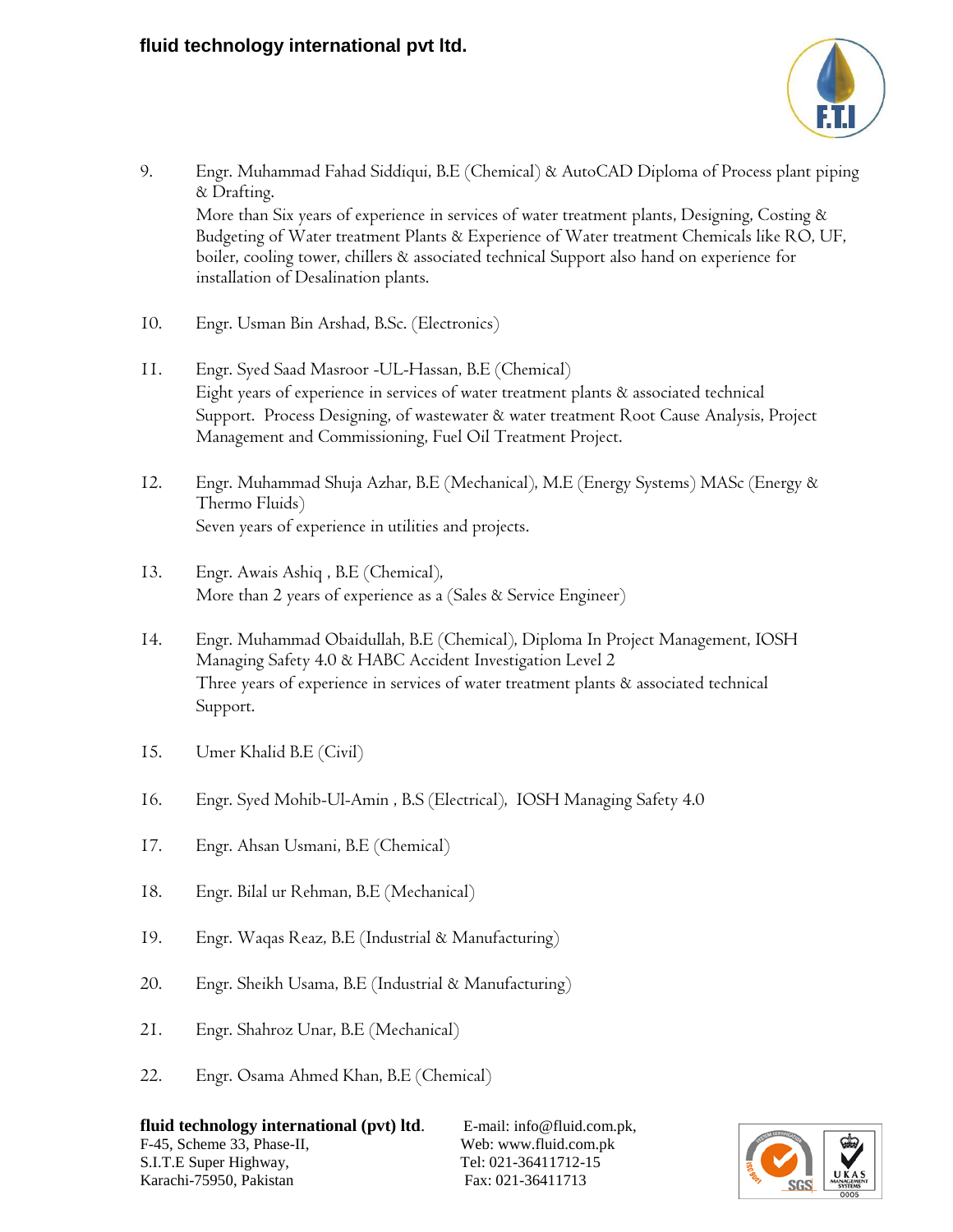

- 23. Engr. Talha Alam Khan, B.E (Industrial & Manufacturing)
- 24. Engr. Baqi Alam Khan, B.E (Telecommunication)
- 25. Engr. Muhammad Anique, B.E (Electrical)
- 26. Engr. Waqar Ahmed, B.E (Electrical)
- 27. Talha Naushad, B.S (Mechatronics)
- 28. Hamid Khan, B.Tech (Electrical)
- 29. Mir Liaquat Ali Khan, B.Tech (Mechanical) Senior CAD Designer having 8 years of experience of installation & commissioning of RO systems
- 30. Ali Raza, B.Tech, (Mechanical), MBA Six years of experience of installation & commissioning of RO systems
- 31. Mr. Jahangir Ahmed
- 32. Waqas Baig, B. Tech (Mechanical) Four years of experience of installation & commissioning of RO systems
- 33. Ammar Ahmed, B.S (Mechanical) (In Progress)
- 34. Wajahat Ahmed Bsc (Physics, DAE Associate Mechanical Three years as Maintenance Mechanical Supervisor
- 35. Nasim Ahmed Eleven years of experience of installation & commissioning of RO systems

#### Background:

We have more than 20 years of experience in design fabrication & servicing of water treatment plants specially desalination systems & service/marketing of water treatment chemicals, in and outside Pakistan.

fluid technology international (pvt) ltd. E-mail: [info@fluid.com.pk,](mailto:info@fluid.com.pk) F-45, Scheme 33, Phase-II, Web: www.fluid.com.pk S.I.T.E Super Highway, Tel: 021-36411712-15 Karachi-75950, Pakistan Fax: 021-36411713

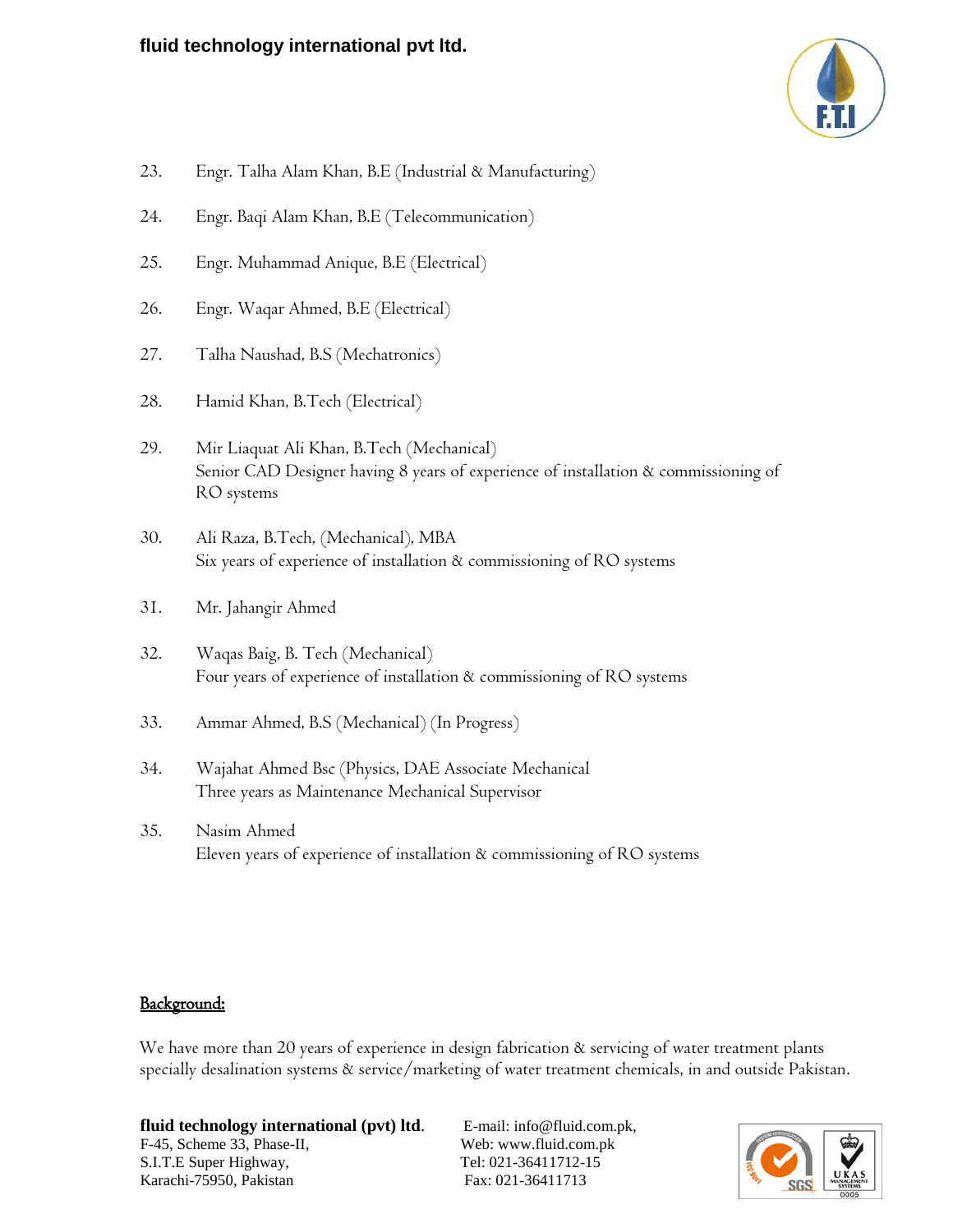

# List of Technical Staff:

| Engr. Nisar Ahmed                  | B.E (Chemical), M.Sc. (Environmental)                                   |  |
|------------------------------------|-------------------------------------------------------------------------|--|
| Engr. Sohail Bin Naseer            | B.E (Industrial), M.S (Manufacturing)                                   |  |
| Tariq Bin Naseer                   | M.A, D.A.E                                                              |  |
| Engr. Ghayas Ahmed                 | B.E (Chemical)                                                          |  |
| Engr. Muhammad Khalid              | B.E (Mechanical)                                                        |  |
| Mr. Faraz Khan                     | B.E (Mechanical)                                                        |  |
| Muhammad Shahid                    | M.Sc. (Microbiologist)                                                  |  |
| Engr. Muhammad Fahad Siddiqui      | B.E (Chemical)                                                          |  |
| Engr. Muhammad Shuja Azhar         | B.E (Mechanical), M.E (Energy Systems)<br>MASc (Energy & Thermo Fluids) |  |
| Engr. Muhammad Obaidullah          | B.E (Chemical)                                                          |  |
| Engr. Umer Khalid                  | B.E (Civil)                                                             |  |
| Engr. Syed Saad Masroor -UL-Hassan | B.E (Chemical)                                                          |  |
| Engr. Awais Ashiq                  | B.E (Chemical),                                                         |  |
| Engr. Syed Mohib-Ul-Amin           | B.S (Electrical), IOSH Managing Safety 4.0                              |  |
| Engr. Ahsan Usmani                 | B.E (Chemical)                                                          |  |
| Engr. Bilal ur Rehman              | B.E (Mechanical)                                                        |  |
| Engr. Waqas Reaz                   | B.E (Industrial & Manufacturing Engg)                                   |  |
| Engr. Sheikh Usama                 | B.E (Industrial & Manufacturing Engg)                                   |  |
| Engr. Shahroz Unar                 | B.E (Mechanical)                                                        |  |
| Engr. Osama Ahmed Khan             | B.E (Chemical Engg)                                                     |  |
|                                    |                                                                         |  |

fluid technology international (pvt) ltd. E-mail: [info@fluid.com.pk,](mailto:info@fluid.com.pk) F-45, Scheme 33, Phase-II, Web: [www.fluid.com.pk](http://www.fluid.com.pk/)  S.I.T.E Super Highway,<br>
Karachi-75950, Pakistan<br>
Tel: 021-36411712-15<br>
Fax: 021-36411713 Karachi-75950, Pakistan

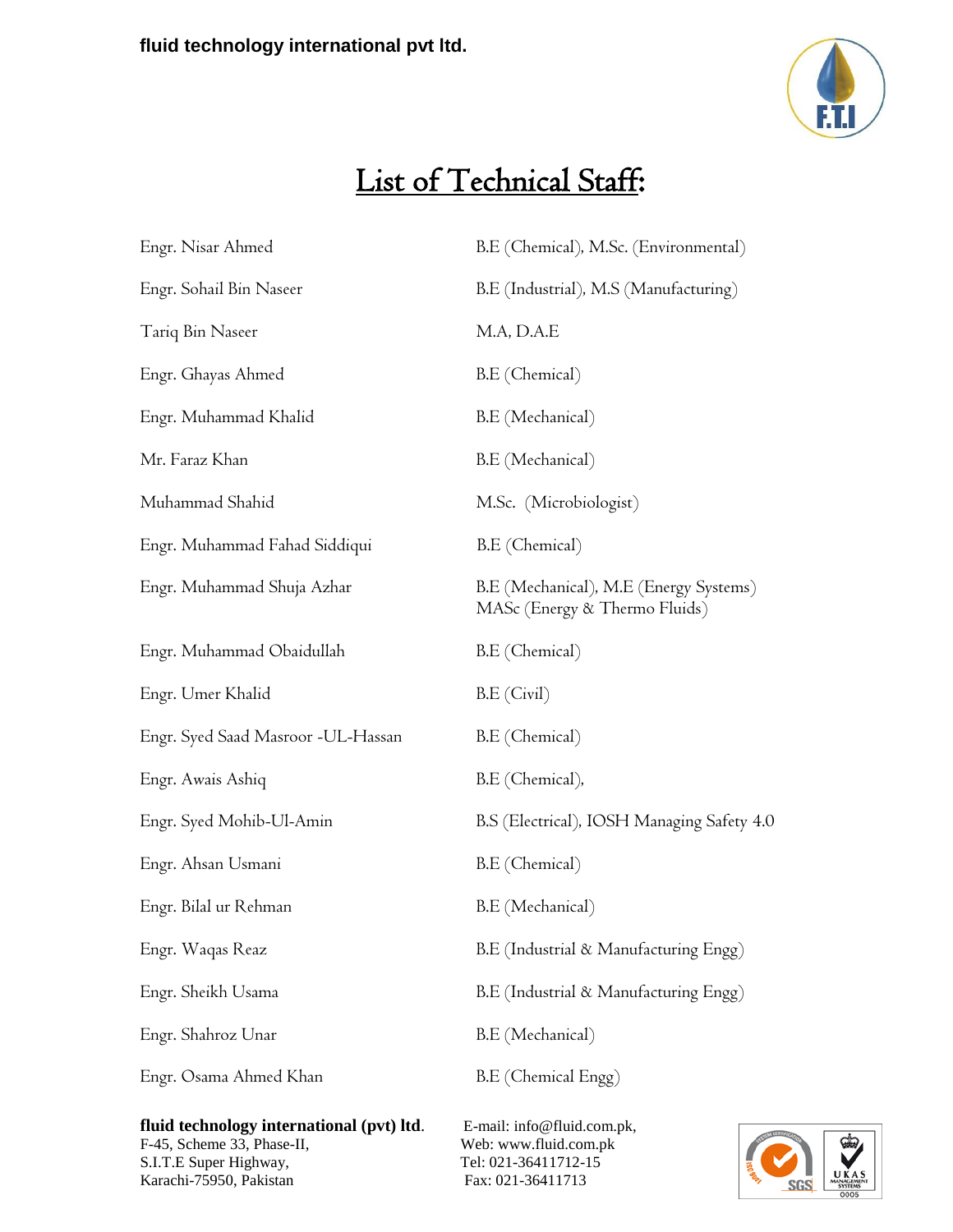

| Engr. Talha Alam Khan | B.E (Industrial & Manufacturing Engg)   |
|-----------------------|-----------------------------------------|
| Engr. Baqi Alam Khan  | B.E (Telecommunication Engg)            |
| Engr. Muhammad Anique | B.E (Electrical Engg)                   |
| Engr. Waqar Ahmed     | B.E (Electrical Engg)                   |
| Talha Naushad         | B.S (Mechatronics)                      |
| Hamid Khan            | B-Tech (Electrical)                     |
| Mir Liaquat Ali Khan  | B.Tech (Mechanical)                     |
| Ali Raza              | B.Tech, (Mechanical), MBA               |
| Mr. Jahangir Ahmed    | B.Tech, (Mechanical) (In progress)      |
| Waqas Baig            | B. Tech (Mechanical)                    |
| Ammar Ahmed           | B.S (Mechanical) (In Progress)          |
| Wajahat Ahmed         | Bsc (Physics, DAE Associate Mechanical) |
| Nasim Ahmed           | B.Tech (Mechanical)                     |

Background: We have more than 20 years of experience in design fabrication & servicing of water treatment plants specially Desalination systems & service/ marketing of water treatment chemicals, in and outside Pakistan.

#### **fluid technology international (pvt) ltd**. E-mail: [info@fluid.com.pk,](mailto:info@fluid.com.pk) F-45, Scheme 33, Phase-II, Web: www.fluid.com.pk S.I.T.E Super Highway,<br>
Karachi-75950, Pakistan<br>
Tel: 021-36411712-15<br>
Fax: 021-36411713 Karachi-75950, Pakistan

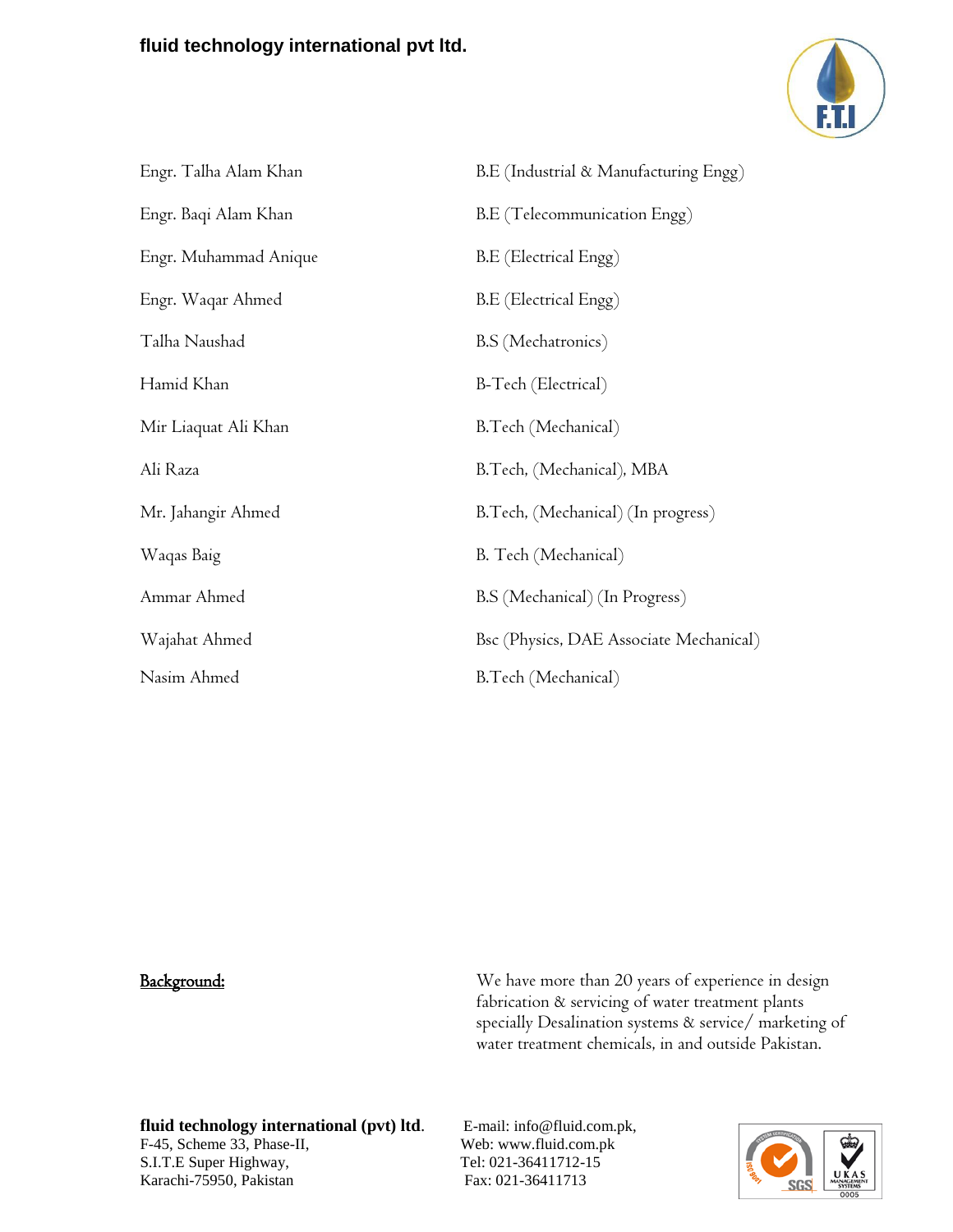

### MAJOR FOREIGN PRINCIPALS:

- 1. Norit Ultrafiltration (UF), Membrane Bio reactor (MBR)
- 2. PEP Highly Efficient Modular Disc Filtration for Cooling Tower Pretreatment
- 3. WALCHEM Controllers, Metering Pumps, Sensors

**fluid technology international (pvt) ltd**. E-mail: [info@fluid.com.pk,](mailto:info@fluid.com.pk) F-45, Scheme 33, Phase-II, Web: www.fluid.com.pk S.I.T.E Super Highway,<br>
Karachi-75950, Pakistan<br>
Tel: 021-36411712-15<br>
Fax: 021-36411713 Karachi-75950, Pakistan